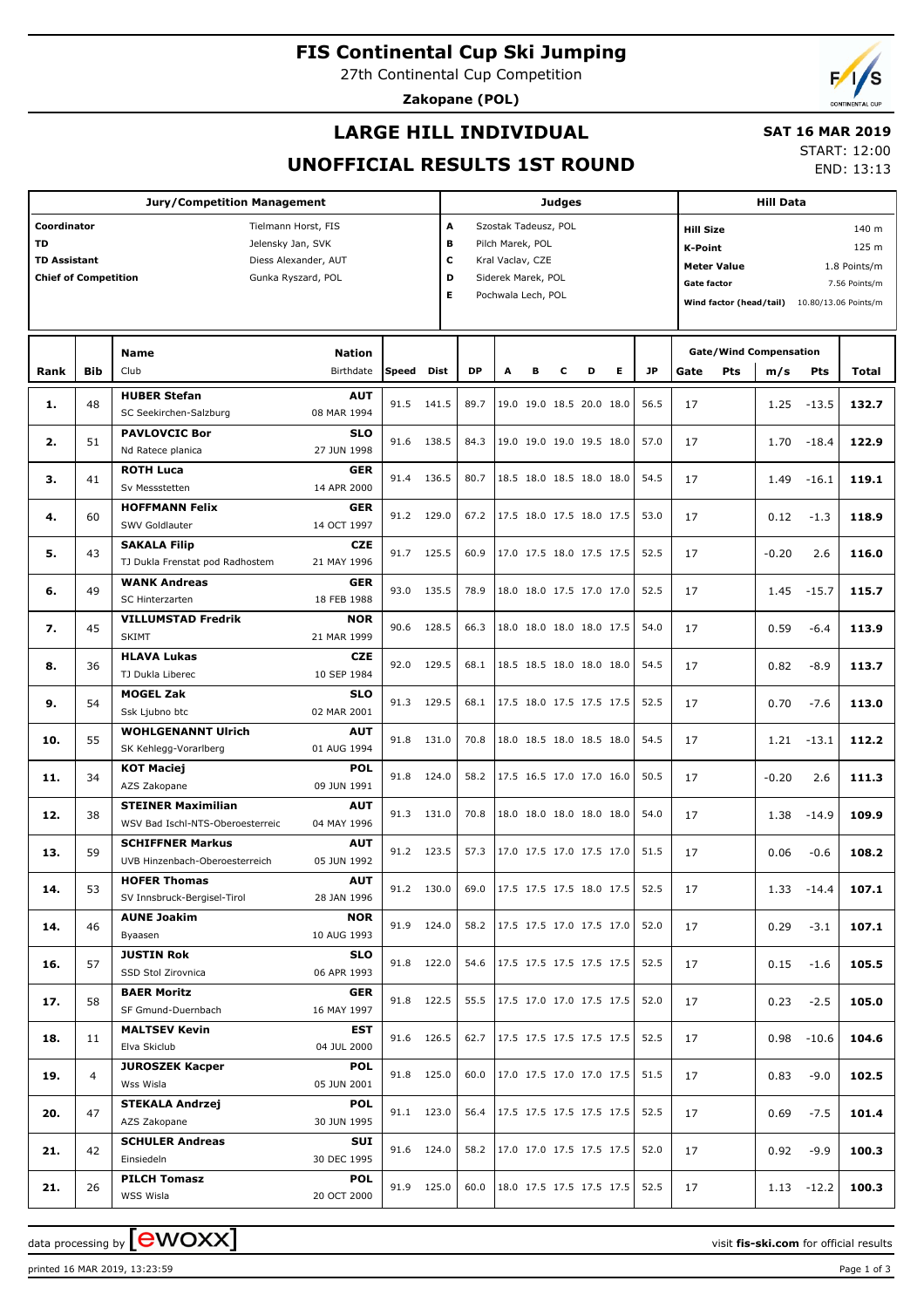# **FIS Continental Cup Ski Jumping**

27th Continental Cup Competition

**Zakopane (POL)**

## **LARGE HILL INDIVIDUAL**

#### **SAT 16 MAR 2019** START: 12:00

### **UNOFFICIAL RESULTS 1ST ROUND**

END: 13:13

|      |              | <b>Name</b>                               |                           |            |            |           |                                      |                          |   |                          |                                      | <b>Gate/Wind Compensation</b> |             |         |               |       |
|------|--------------|-------------------------------------------|---------------------------|------------|------------|-----------|--------------------------------------|--------------------------|---|--------------------------|--------------------------------------|-------------------------------|-------------|---------|---------------|-------|
| Rank | Bib          | Club                                      | Nation<br>Birthdate       | Speed      | Dist       | <b>DP</b> | А                                    | в                        | c | D                        | Е                                    | JP.                           | Pts<br>Gate | m/s     | Pts           | Total |
|      |              | <b>KANTYKA Przemyslaw</b>                 | <b>POL</b>                |            |            |           |                                      |                          |   |                          |                                      |                               |             |         |               |       |
| 23.  | 35           | LKS Klimczok Bystra                       | 15 DEC 1996               |            | 91.6 123.5 | 57.3      |                                      | 17.5 18.0 17.5 17.5 17.5 |   |                          |                                      | 52.5                          | 17          | 0.89    | $-9.6$        | 100.2 |
|      |              | <b>HAMANN Martin</b>                      | <b>GER</b>                |            |            |           |                                      |                          |   |                          |                                      |                               |             |         |               |       |
| 24.  | 62           | SG Nickelhuette Aue                       | 10 APR 1997               |            | 91.4 120.0 | 51.0      |                                      | 17.0 16.5 17.0 17.0 17.0 |   |                          |                                      | 51.0                          | 17          | 0.33    | $-3.6$        | 98.4  |
|      |              | <b>CECON Federico</b>                     | ITA                       |            |            |           |                                      |                          |   |                          |                                      |                               |             |         |               |       |
| 25.  | 16           | <b>GS FIAMMEGIALLE</b>                    | 11 JUN 1994               |            | 91.0 121.5 | 53.7      |                                      | 17.0 17.5 16.5 17.0 17.5 |   |                          |                                      | 51.5                          | 17          | 0.65    | $-7.0$        | 98.2  |
|      |              | <b>NAGLIC Tomaz</b>                       | <b>SLO</b>                |            |            |           |                                      |                          |   |                          |                                      |                               |             |         |               |       |
| 26.  | 28           | SSK Alpina Ziri                           | 18 JUL 1989               |            | 91.1 123.0 | 56.4      |                                      | 17.0 17.0 17.0 17.0 17.0 |   |                          |                                      | 51.0                          | 17          | 0.88    | $-9.5$        | 97.9  |
| 27.  | 25           | <b>HAUKEDAL Richard</b>                   | <b>NOR</b>                |            | 91.8 124.5 | 59.1      | 17.5 18.0 17.5 17.5 17.5             |                          |   |                          |                                      | 52.5                          | 17          | 1.47    | $-15.9$       | 95.7  |
|      |              | Baekkelagets SK                           | 31 AUG 1996               |            |            |           |                                      |                          |   |                          |                                      |                               |             |         |               |       |
| 28.  | 44           | <b>LISSO Justin</b>                       | <b>GER</b>                |            | 92.0 120.5 | 51.9      |                                      | 17.0 17.0 17.0 17.0 17.0 |   |                          |                                      | 51.0                          | 17          | 0.72    | $-7.8$        | 95.1  |
|      |              | Wsv Schmiedefeld                          | 12 DEC 1999               |            |            |           |                                      |                          |   |                          |                                      |                               |             |         |               |       |
| 29.  | 52           | <b>HVALA Jaka</b>                         | <b>SLO</b>                |            | 92.1 116.5 | 44.7      |                                      |                          |   | 16.5 17.0 17.0 17.0 17.0 |                                      | 51.0                          | 17          | 0.30    | $-3.2$        | 92.5  |
|      |              | Ssk Ponikve                               | 15 JUL 1993               |            |            |           |                                      |                          |   |                          |                                      |                               |             |         |               |       |
| 30.  | 20           | <b>TROFIMOV Roman Sergeevich</b>          | <b>RUS</b>                |            | 91.3 117.5 | 46.5      |                                      |                          |   | 16.5 17.0 17.0 17.5 17.0 |                                      | 51.0                          | 17          | 0.61    | $-6.6$        | 90.9  |
|      |              | Sdushor CSP N. Novgorod                   | 19 NOV 1989               |            |            |           |                                      |                          |   |                          |                                      |                               |             |         |               |       |
| 31.  | 31           | <b>STURSA Vojtech</b><br>TJ Dukla Liberec | <b>CZE</b><br>03 AUG 1995 |            | 91.2 117.5 | 46.5      | 16.5 17.0 17.0 17.5 17.0             |                          |   |                          |                                      | 51.0                          | 17          | 0.76    | $-8.2$        | 89.3  |
|      |              | <b>WESTERHEIM Oscar P</b>                 | <b>NOR</b>                |            |            |           |                                      |                          |   |                          |                                      |                               |             |         |               |       |
| 32.  | 30           | Baekkelagets SK                           | 03 JAN 1996               | 90.9       | 114.5      | 41.1      | $16.5$ 16.5 17.0 17.0 17.0           |                          |   |                          |                                      | 50.5                          | 17          | 0.31    | $-3.3$        | 88.3  |
|      |              | <b>GRUSZKA Mateusz</b>                    | <b>POL</b>                |            |            |           |                                      |                          |   |                          |                                      |                               |             |         |               |       |
| 33.  | 5            | Azs Zakopane                              | 04 APR 2001               |            | 91.2 116.0 | 43.8      |                                      | 16.5 16.5 16.5 16.5 17.0 |   |                          |                                      | 49.5                          | 17          | 0.59    | $-6.4$        | 86.9  |
|      |              | <b>MURANKA Klemens</b>                    | <b>POL</b>                |            |            |           |                                      |                          |   |                          |                                      |                               |             |         |               |       |
| 34.  | 39           | TS Wisla Zakopane                         | 31 AUG 1994               |            | 91.2 115.5 | 42.9      |                                      | 16.0 16.5 16.5 16.5 17.0 |   |                          |                                      | 49.5                          | 17          | 0.54    | $-5.8$        | 86.6  |
|      |              | <b>SKUPIEN Damian</b>                     | <b>POL</b>                | 91.4 114.5 |            |           |                                      |                          |   |                          |                                      |                               |             |         |               |       |
| 35.  | $\mathbf{1}$ | Ts Wisla zakopane                         | 21 SEP 1999               |            |            | 41.1      |                                      | 16.0 16.5 16.5 16.5 17.5 |   |                          |                                      | 49.5                          | 17          | 0.39    | $-4.2$        | 86.4  |
| 36.  | 56           | <b>BUSKUM Andreas Granerud</b>            | <b>NOR</b>                |            | 90.3 112.5 | 37.5      |                                      | 16.0 16.5 16.5 16.5 16.0 |   |                          |                                      | 49.0                          | 17          | 0.05    | $-0.5$        | 86.0  |
|      |              | Lensbygda                                 | 05 JUN 1996               |            |            |           |                                      |                          |   |                          |                                      |                               |             |         |               |       |
| 37.  | 21           | <b>RAINER Stefan</b>                      | <b>AUT</b>                | 90.9       | 116.5      | 44.7      |                                      | 17.0 17.0 17.0 17.0 17.0 |   |                          |                                      | 51.0                          | 17          | 0.94    | $-10.2$       | 85.5  |
|      |              | SV Schwarzach                             | 15 AUG 1999               |            |            |           |                                      |                          |   |                          |                                      |                               |             |         |               |       |
| 38.  | 33           | <b>KARLEN Gabriel</b>                     | SUI                       |            | 90.7 112.0 | 36.6      |                                      | 16.0 16.5 16.5 16.5 16.5 |   |                          |                                      | 49.5                          | 17          | 0.16    | $-1.7$        | 84.4  |
|      |              | Gstaad                                    | 10 MAR 1994               |            |            |           |                                      |                          |   |                          |                                      |                               |             |         |               |       |
| 39.  | 18           | <b>OJALA Juho</b><br>Kuusamon Erae-Veikot | <b>FIN</b><br>17 MAR 1995 | 91.0       | 116.0      | 43.8      |                                      | 17.0 17.0 17.0 17.0 17.0 |   |                          |                                      | 51.0                          | 17          | 0.99    | $-10.7$       | 84.1  |
|      |              | <b>CONTAMINE Mathis</b>                   | <b>FRA</b>                |            |            |           |                                      |                          |   |                          |                                      |                               |             |         |               |       |
| 40.  | 15           | Courchevel                                | 14 SEP 2001               |            | 90.3 113.5 | 39.3      | 16.5 17.0 17.0 16.5 17.0             |                          |   |                          |                                      | 50.5                          | 17          |         | $0.95 - 10.3$ | 79.5  |
|      |              | <b>HAZETDINOV Ilmir</b>                   | <b>RUS</b>                |            |            |           |                                      |                          |   |                          |                                      |                               |             |         |               |       |
| 41.  | 29           | SDUSHOR 33 MOSKOVSKAYA OBL/               | 28 OCT 1991               |            | 91.6 102.5 | 19.5      | $15.5$ 15.5 16.0 15.5 16.5           |                          |   |                          |                                      | 47.0                          | 17          | $-0.59$ | 7.7           | 74.2  |
|      |              | <b>HAAGEN David</b>                       | <b>AUT</b>                |            |            |           |                                      |                          |   |                          |                                      |                               |             |         |               |       |
| 42.  | 27           | ESV Muerzzuschlag                         | 06 APR 2002               |            | 90.5 110.0 | 33.0      |                                      |                          |   |                          | $ 16.0 \t16.5 \t16.5 \t16.5 \t17.0 $ | 49.5                          | 17          |         | $1.15 - 12.4$ | 70.1  |
| 43.  | 24           | <b>PAVLIC Blaz</b>                        | <b>SLO</b>                |            | 90.9 106.0 | 25.8      |                                      |                          |   |                          | 15.5 15.5 16.0 15.5 15.5             | 46.5                          | 17          | 0.30    | $-3.2$        | 69.1  |
|      |              | Ssk Mislinja                              | 26 FEB 1998               |            |            |           |                                      |                          |   |                          |                                      |                               |             |         |               |       |
| 44.  | 3            | <b>NIZNIK Adam</b>                        | <b>POL</b>                |            | 91.1 107.5 | 28.5      | 16.0 16.0 16.0 16.0 17.0             |                          |   |                          |                                      | 48.0                          | 17          | 0.78    | $-8.4$        | 68.1  |
|      |              | Ts Wisla zakopane                         | 07 OCT 2002               |            |            |           |                                      |                          |   |                          |                                      |                               |             |         |               |       |
| 45.  | 10           | <b>KALINICHENKO Vitaliy</b>               | UKR                       |            | 91.1 102.5 | 19.5      |                                      |                          |   |                          | 14.0 14.5 14.5 15.0 15.5             | 44.0                          | 17          | -0.32   | 4.2           | 67.7  |
|      |              | Vorokhta Ski School                       | 09 AUG 1993               |            |            |           |                                      |                          |   |                          |                                      |                               |             |         |               |       |
| 46.  | 40           | <b>EGLOFF Luca</b><br>Grabserberg         | SUI<br>06 JUN 1995        |            | 92.6 100.0 | 15.0      |                                      |                          |   |                          | 14.5 14.5 15.0 15.5 15.0             | 44.5                          | 17          | 0.08    | $-0.9$        | 58.6  |
|      |              | <b>POGRAJC Andraz</b>                     | <b>SLO</b>                |            |            |           |                                      |                          |   |                          |                                      |                               |             |         |               |       |
| 47.  | 50           | SK Zagorje                                | 26 SEP 1991               |            | 90.6 102.0 | 18.6      | $ 14.5 \t14.5 \t14.5 \t15.5 \t15.0 $ |                          |   |                          |                                      | 44.0                          | 17          | 0.39    | $-4.2$        | 58.4  |
|      |              | <b>PAPPEL Taavi</b>                       | EST                       |            |            |           |                                      |                          |   |                          |                                      |                               |             |         |               |       |
| 48.  | 8            | Nomme Skiclub                             | 27 NOV 1999               |            | 91.7 101.0 | 16.8      | 15.5 16.0 16.0 15.5 16.5             |                          |   |                          |                                      | 47.5                          | 17          | 0.57    | $-6.2$        | 58.1  |

printed 16 MAR 2019, 13:23:59 Page 2 of 3

data processing by **CWOXX** and  $\overline{A}$  wisit **fis-ski.com** for official results